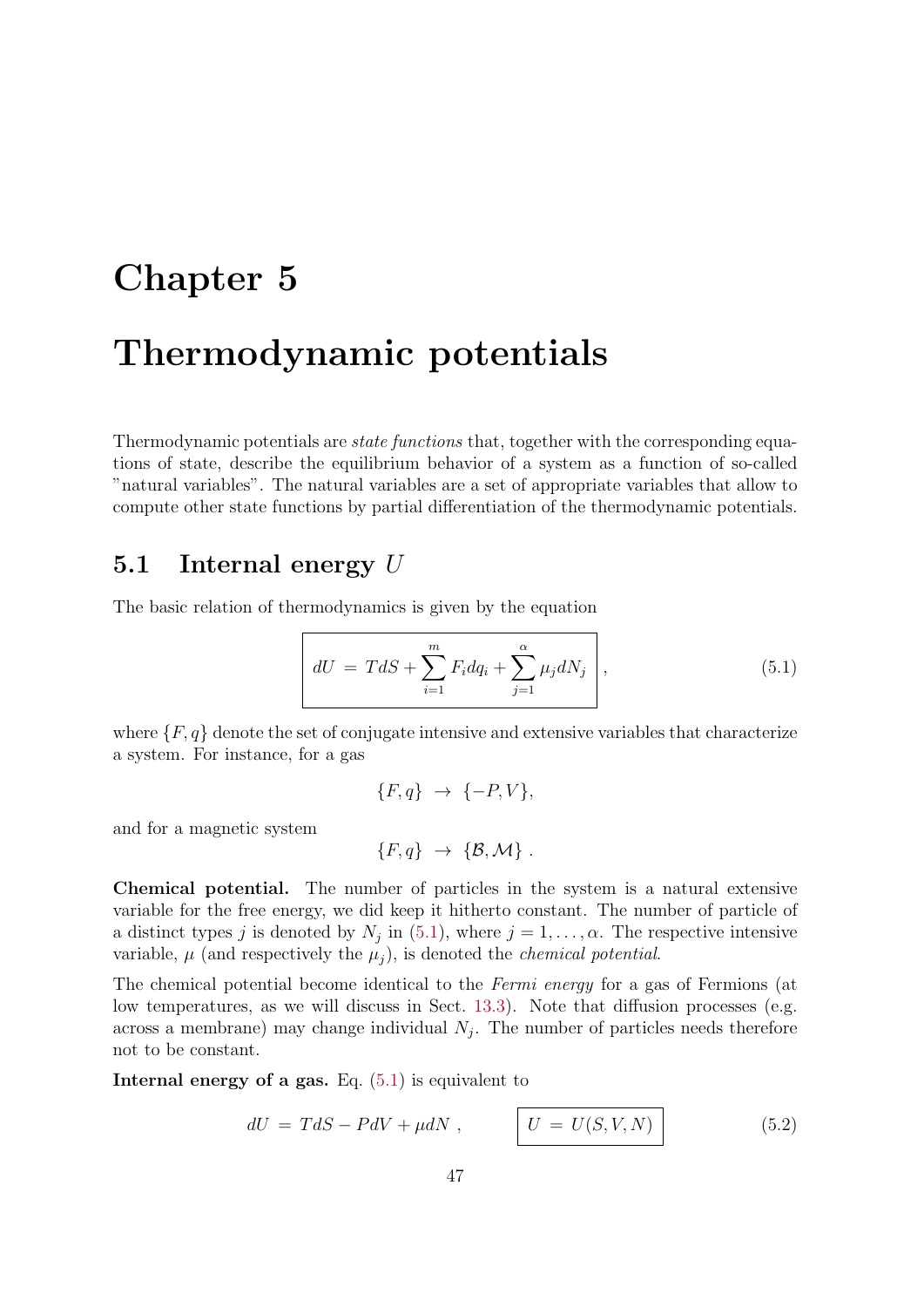for a gas with one species of particle, which implies that

$$
T = \left(\frac{\partial U}{\partial S}\right)_{V,N}, \qquad -P = \left(\frac{\partial U}{\partial V}\right)_{S,N}, \qquad \mu = \left(\frac{\partial U}{\partial N}\right)_{S,V}.
$$
 (5.3)

Response functions. The experimentally important response functions are obtained by second-order differentiation of the internal energy,

$$
\left(\frac{\partial^2 U}{\partial S^2}\right)_{V,N} = \left(\frac{\partial T}{\partial S}\right)_{V,N} = \frac{T}{C_V}, \qquad \left| C_V = T \left(\frac{\partial S}{\partial T}\right)_{V,N} = T \left[ \left(\frac{\partial^2 U}{\partial S^2}\right)_{V,N} \right]^{-1}
$$

$$
\left(\frac{\partial^2 U}{\partial V^2}\right)_{S,N} = -\left(\frac{\partial P}{\partial V}\right)_{S,N} = \frac{1}{V\kappa_S}, \qquad \left[ \kappa_S = \frac{1}{V} \left[ \left(\frac{\partial^2 U}{\partial V^2}\right)_{S,N} \right]^{-1} \right]
$$

Maxwell relations. A Maxwell relation follows, as discussed already in Sect. 4.4.2, from the differentiability of thermodynamic potentials. An example of a Maxwell relation derived from the differential of the internal energy  $U = U(S, V, N)$  is

$$
\frac{\partial}{\partial V} \left( \frac{\partial U}{\partial N} \right) = \frac{\partial}{\partial N} \left( \frac{\partial U}{\partial V} \right), \qquad \left[ \left( \frac{\partial \mu}{\partial V} \right)_S \right] = - \left( \frac{\partial P}{\partial N} \right)_V , \qquad (5.4)
$$

which relates the change of the chemical potential  $\mu$  with the volume V to the (negative of the) change of the pressure  $P$  with the number of particles  $N$ .

## 5.1.1 Monoatomic ideal gas

For the monoatomic ideal we did find hitherto

$$
PV = nRT, \qquad U = \frac{3}{2}nRT, \qquad C_V = \frac{3}{2}nR.
$$

We now use these relations to derive an expression for  $U$  in terms of its natural variables. Entropy. We start with the entropy

$$
S(T, V) - S(T_0, V_0) = \frac{3nR}{2} \log \left(\frac{T}{T_0}\right) + nR \log \left(\frac{V}{V_0}\right)
$$

$$
= \frac{3nR}{2} \log \left(\frac{U}{U_0}\right) + nR \log \left(\frac{V}{V_0}\right)
$$

of the ideal gas, as derived in Sect. 4.4.1, where we have used the ideal gas relation  $U = 3nRT/2$  to substitute T and  $T_0$  with U and  $U_0$  in the second step.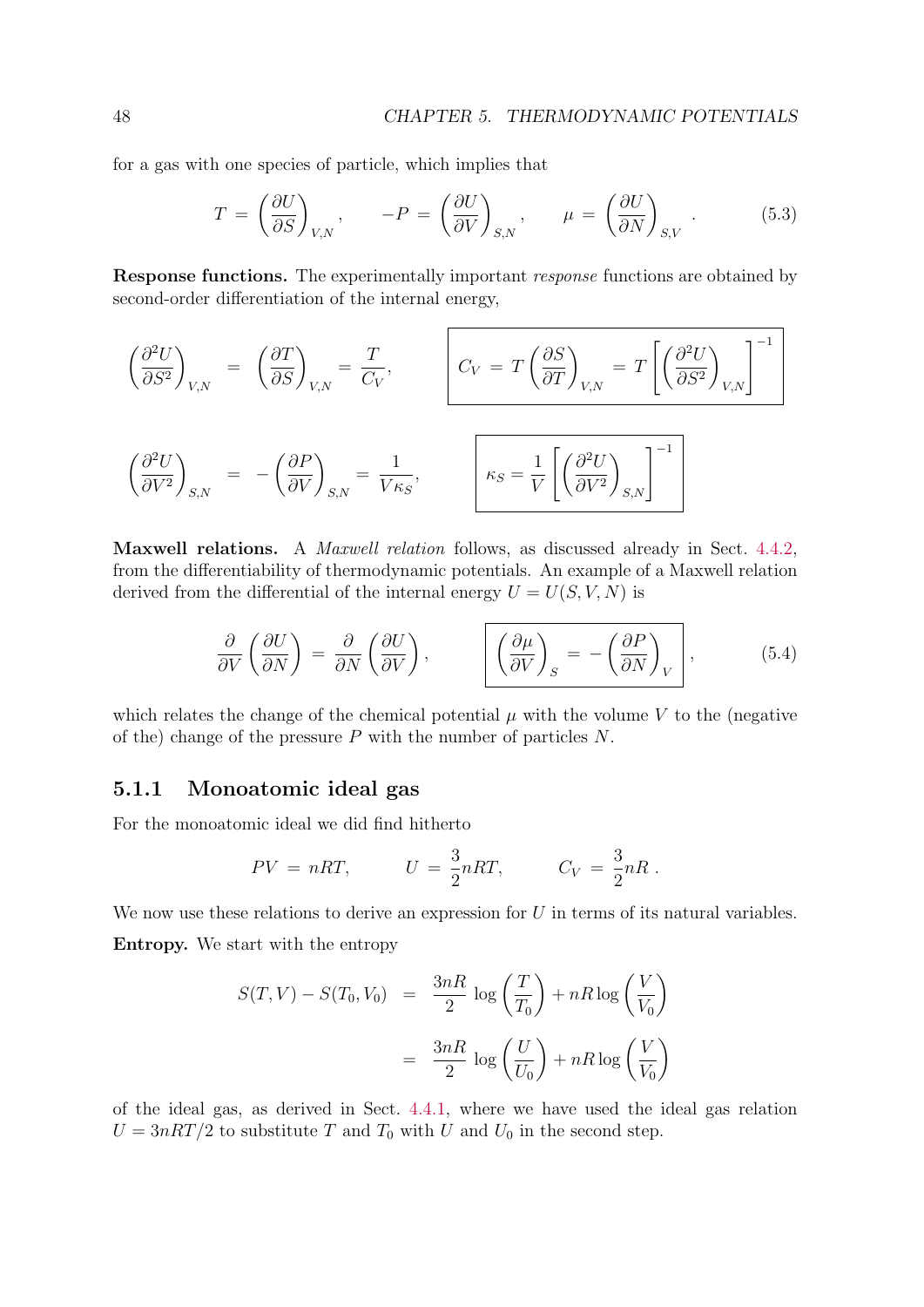#### 5.1. INTERNAL ENERGY U 49

With  $C_V = 3nR/2$  we may write equivalently

$$
\frac{S-S_0}{C_V} = \ln\left(\frac{U}{U_0}\right) + \frac{2}{3}\ln\left(\frac{V}{V_0}\right) = \ln\left[\frac{U}{U_0}\left(\frac{V}{V_0}\right)^{2/3}\right],\tag{5.5}
$$

which can be solved for the internal energy as

$$
U(S,V) = U_0 \left(\frac{V_0}{V}\right)^{\gamma - 1} e^{(S - S_0)/C_V}, \qquad \gamma = 5/3.
$$
 (5.6)

Eq.  $(5.6)$  is the fundamental equation for the ideal gas, with  $U(S, V)$  as the thermodynamic potential. S, V are the independent natural variables.

#### 5.1.2 Thermodynamic potential vs. equation of state

The natural variables for U are S and V, which means that if the function  $U(S, V)$  is known for a given system we can obtain –all– thermodynamic properties of the system through the differentiation of  $U(S, V)$ . The equation of state

$$
U = U(T, V, N) \tag{5.7}
$$

for the internal energy U is on the contrary –not– a thermodynamic potential. This is because the first derivatives of  $(5.7)$  yield the specific heat  $C_V$  and the energy equation  $(4.12),$ 

$$
\left(\frac{\partial U}{\partial T}\right)_V = C_V, \qquad \left(\frac{\partial U}{\partial V}\right)_T = T\left(\frac{\partial P}{\partial T}\right)_V - P,
$$

but not the dependent variables  $S$  and  $P$ . Note the marked difference to  $(5.3)$ .

### 5.1.3 Classical mechanics vs. thermodynamics

There is a certain analogy between the potential  $V$  and internal energy  $U$  of classical mechanics and thermodynamics respectively:

|                       | <b>Classical mechanics</b>                  | Thermodynamics                                             |
|-----------------------|---------------------------------------------|------------------------------------------------------------|
| Potential             | V(x, y, z)                                  | U(S, V, N)                                                 |
| Independent variables | x, y, z                                     | S, V, N                                                    |
| Dependent variables   | $-\frac{\partial V}{\partial x}$<br>$F_x =$ | $P = -\left(\frac{\partial U}{\partial V}\right)_{\alpha}$ |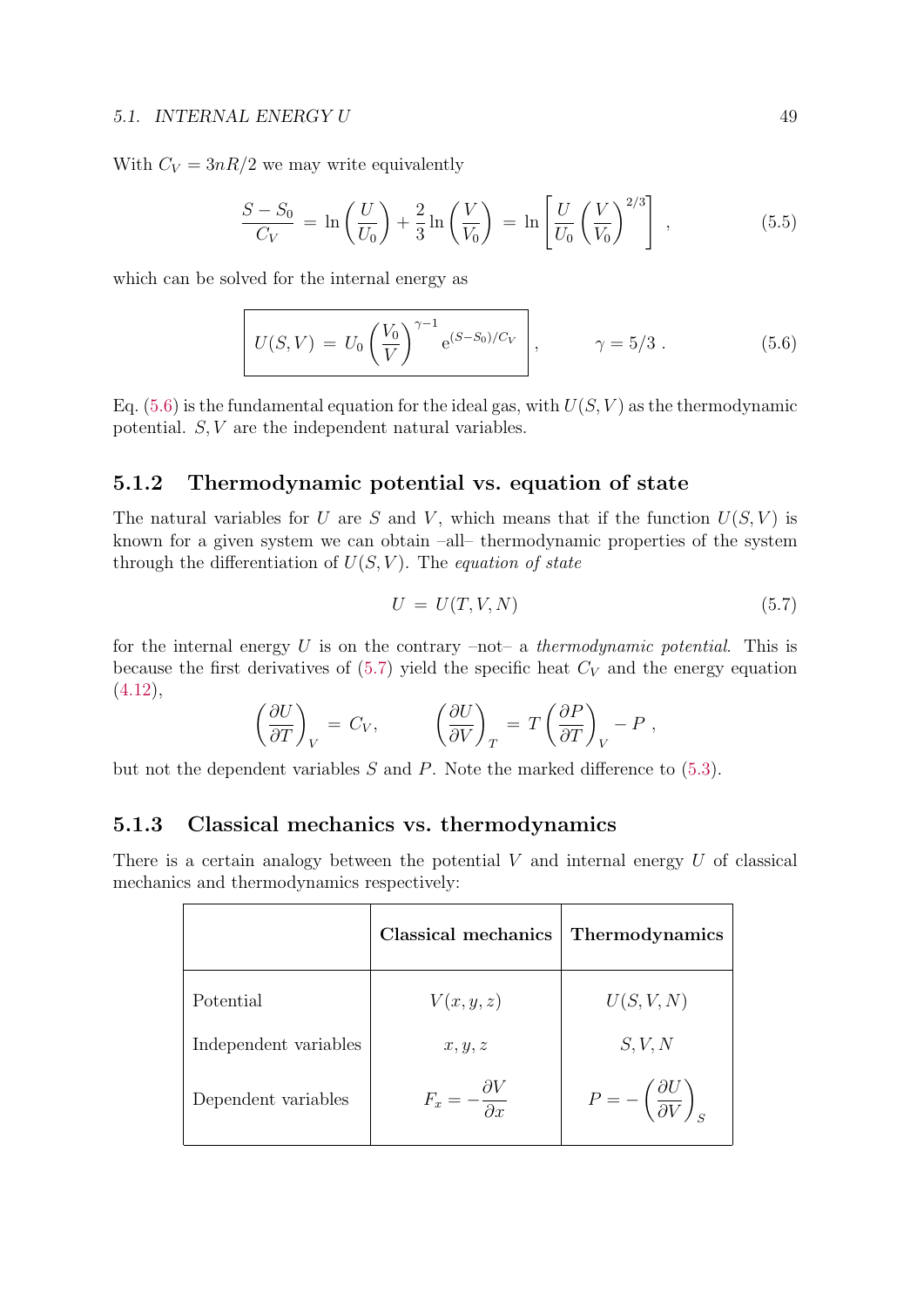## 5.2 Legendre transformation

A disadvantage of using  $U(S, V, N)$  as a thermodynamic potential is that the natural variable S is difficult to control in the lab. For practical purposes, it is more convenient to deal with other thermodynamic potentials that can be defined by making use of the Legendre transformation.

Legendre transformations in classical mechanics. We recall the Legendre transformation connecting the Legendre function  $L(q, \dot{q})$  with the Hamilton function  $H(q, p)$ ,

where  $q$  is the generalized coordinated and,  $\dot{q}$  and p respectively the velocity and the momentum, with

$$
p = \left(\frac{\partial L}{\partial \dot{q}}\right)_q
$$

at constant coordinate q, and

$$
H(q, p) = p\dot{q} - L(q, \dot{q}) . \qquad (5.8)
$$

,

A Legendre transformation is hence

a variable transformation,  $\dot{q} \rightarrow p$ , where one of the variables, here the momentum p, is defined by the slope of original function, viz by the slope of the Lagrange function  $L(p, \dot{q})$ .

#### 5.2.1 Legendre transformations in thermodynamics

As an example we consider the transformation

$$
U(S, V, N) \rightarrow H(S, P, N),
$$

from the internal energy  $U(S, V, N)$  to the enthalpy  $H(S, P, V)$ . The form is, as discussed shortly in Sect. 3.6,

$$
H(S, P, N) = U(S, V, N) + PV, \qquad P = -\left(\frac{\partial U}{\partial V}\right)_S.
$$
 (5.9)

Note that the pressure is defined as the (negative) slope of the internal energy  $U$  with respect to the volume V, in analogy to the transformation from the velocity  $\dot{q}$  to the momentum  $p = \partial L/\partial \dot{q}$  in classical mechanics. Note however the different sign conventions between  $(5.9)$  and  $(5.8)$ .

Differential. The Legendre transformation (5.9) allows to evaluate with

$$
dH = d(U + PV) = (TdS - PdV + \mu dN) + (PdV + VdP),
$$

the differential  $dH$  of the enthalpy in terms of its natural variables S, P and N. The result is

$$
dH = TdS + VdP + \mu dN \tag{5.10}
$$



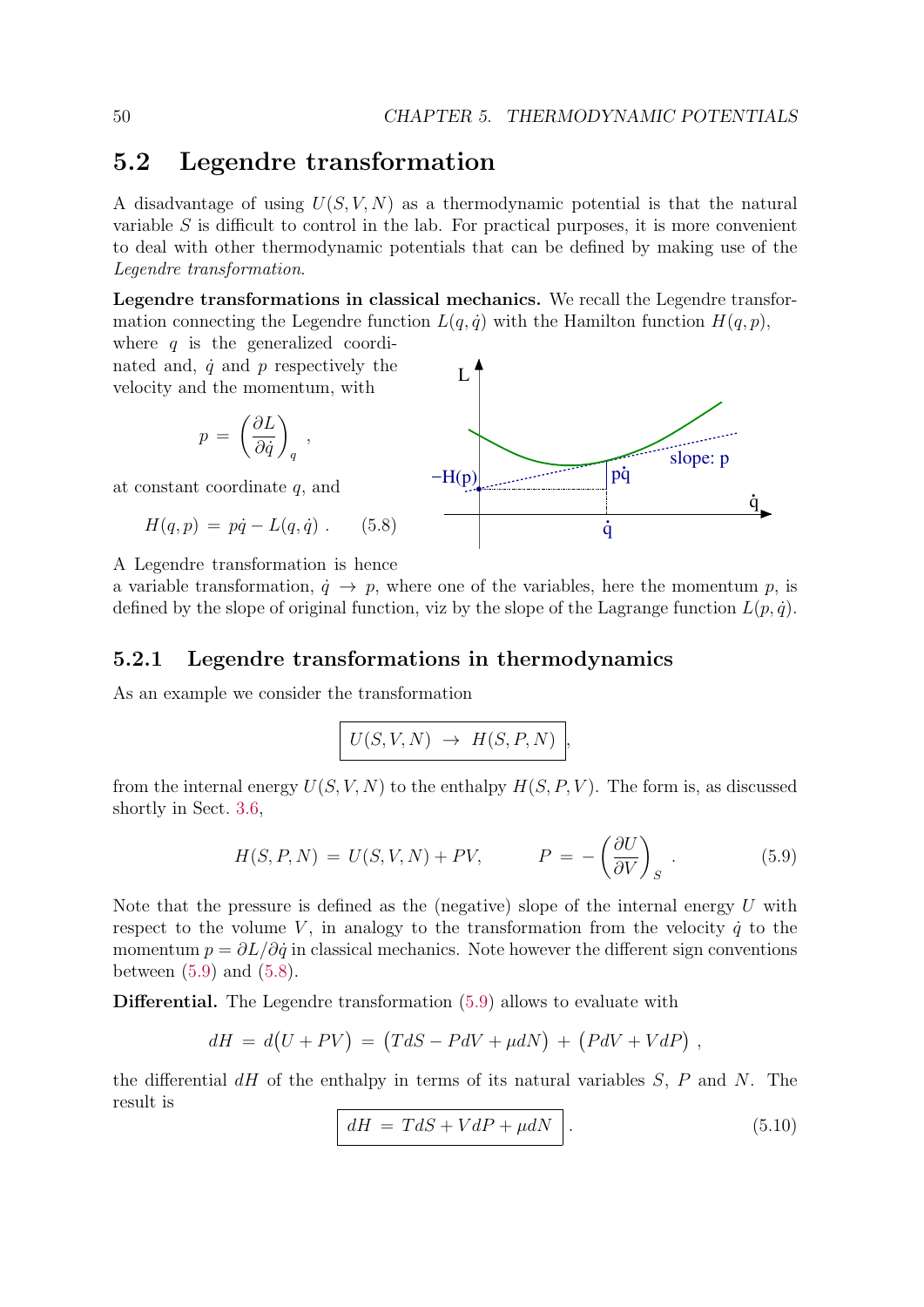#### 5.2.2 The four basic thermodynamic potentials

A thermodynamic potential for a system with variable number of particles should depend on  $\{\mu, N\}$  as well as a thermal variable and a mechanical variable, which can be (for a gas):

```
thermal: S (extensive) T(intensive)
mechanical: V (extensive) P (intensive)
```
The four possible combinations of these variables,



define four basic thermodynamic potentials:

 $U(S, V, N)$  – internal energy  $H(S, P, N)$  – enthalpy  $G(T, P, N)$  – Gibbs enthalpy  $F(T, V, N)$  – free energy

Gibbs enthalpy. We did already discuss the differentials (5.2),  $dU = T dS - P dV + \mu dN$ , and (5.10) of respectively the free energy  $U(S, V, N)$  and of the enthalpy  $H(S, P, N)$ . For the Gibbs enthalpy one has in analogy

$$
G = U(S, V, N) - TS + PV,
$$
  

$$
dG = -SdT + VdP + \mu dN.
$$
 (5.11)

Free energy. The natural variables T, V and N of the free energy  $F = F(T, V, N)$  are straightforward to access experimentally. The free energy is hence an often considered thermodynamic potential. It obeys

$$
F = U(S, V, N) - TS
$$
,  $dF = -SdT - PdV + \mu dN$ . (5.12)

Differential relation betwen free and internal energy. The Legendre transformation  $(5.12)$  between U and F allow to derive a differential relation between the free and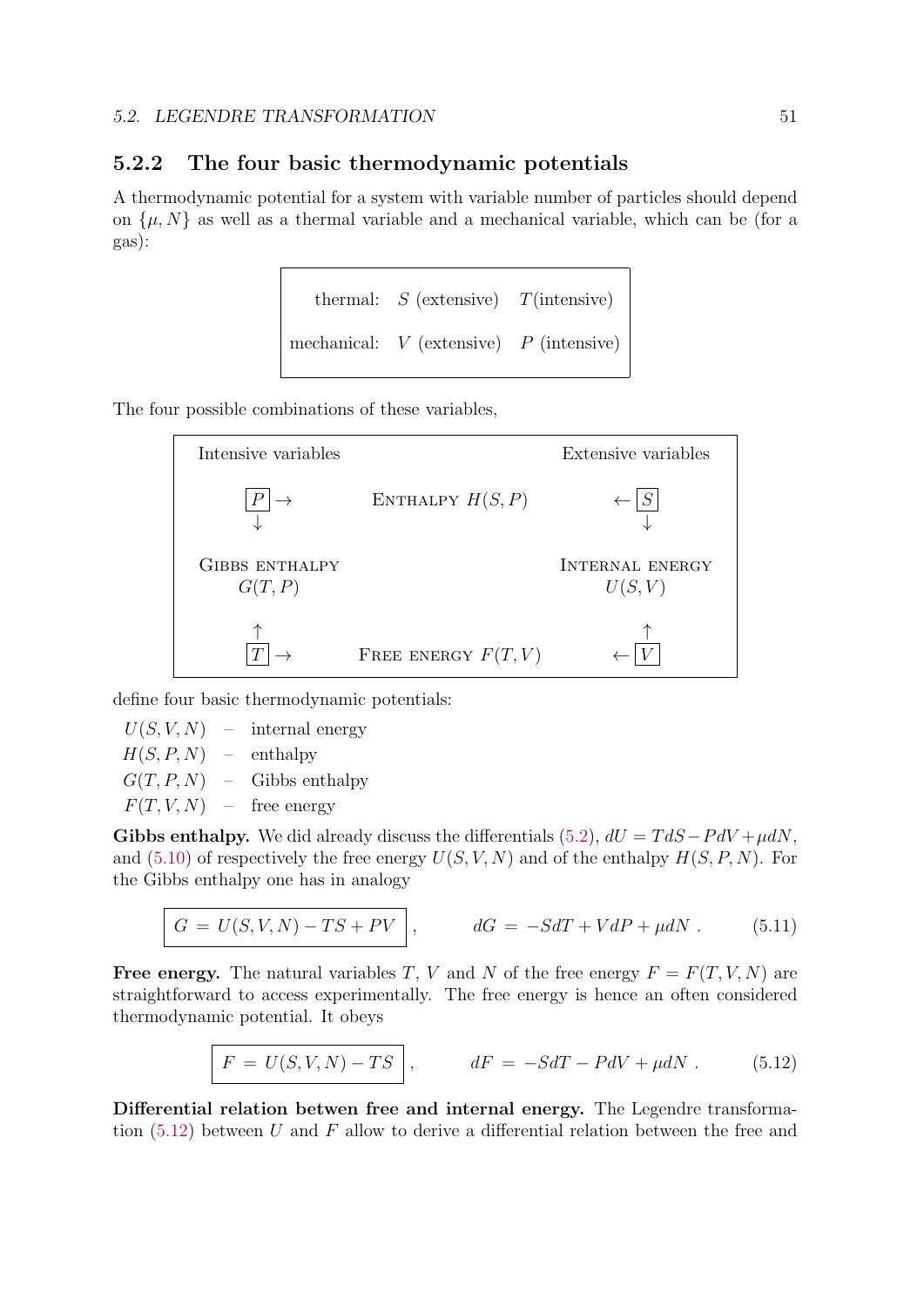internal energy,

$$
U = F + TS = F - T \left(\frac{\partial F}{\partial T}\right)_{V,N} = -T^2 \frac{\partial}{\partial T} \left(\frac{F}{T}\right) ,
$$

which can be written in terms of the inverse temperature  $\beta = 1/(k_BT)$  as

$$
U = \frac{\partial}{\partial \beta} (\beta F) \,, \qquad \frac{\partial}{\partial T} = \frac{\partial}{\partial (1/T)} \frac{\partial (1/T)}{\partial T} = \frac{-1}{T^2} \frac{\partial}{\partial (1/T)} \,. \tag{5.13}
$$

It is generally easier to obtain explicit expressions for the internal energy  $U$  than for the free energy F. Above relation will be for this reason fundamental to the formulation of statistical mechanics, as discussed lateron in Sect. 9.2, as it allows to identify F.

## 5.2.3 Maxwell relations

The differentiability of the thermodynamic potentials leads to various Maxwell relations, such as the one given by Eq. (5.4). There are furthermore four Maxwell relations relating T, respectively S to P respectively V. We drop in the following the dependence on the number of particles N.

|         | $U(S, V)$ $dU = TdS - PdV$ | $\left(\frac{\partial T}{\partial V}\right)_S = -\left(\frac{\partial P}{\partial S}\right)_V$                                                |
|---------|----------------------------|-----------------------------------------------------------------------------------------------------------------------------------------------|
| H(S, P) | $dH = TdS + VdP$           | $\left(\frac{\partial T}{\partial P}\right)_S = \left(\frac{\partial V}{\partial S}\right)_P$                                                 |
|         |                            | $G(T, P)$ $dG = -SdT + VdP$ $\left  \left( \frac{\partial S}{\partial P} \right)_T = -\left( \frac{\partial V}{\partial T} \right)_P \right $ |
|         |                            | $F(T,V)$ $dF = -SdT - PdV$ $\Big $ $\left(\frac{\partial S}{\partial V}\right)_T = \left(\frac{\partial P}{\partial T}\right)_V$              |

### 5.2.4 Entropy

The differential of the entropy  $S = S(U, V, N)$  is obtained rewriting (5.2) as

$$
dS = \frac{1}{T}dU + \frac{P}{T}dV - \frac{\mu}{T}dN \qquad (5.14)
$$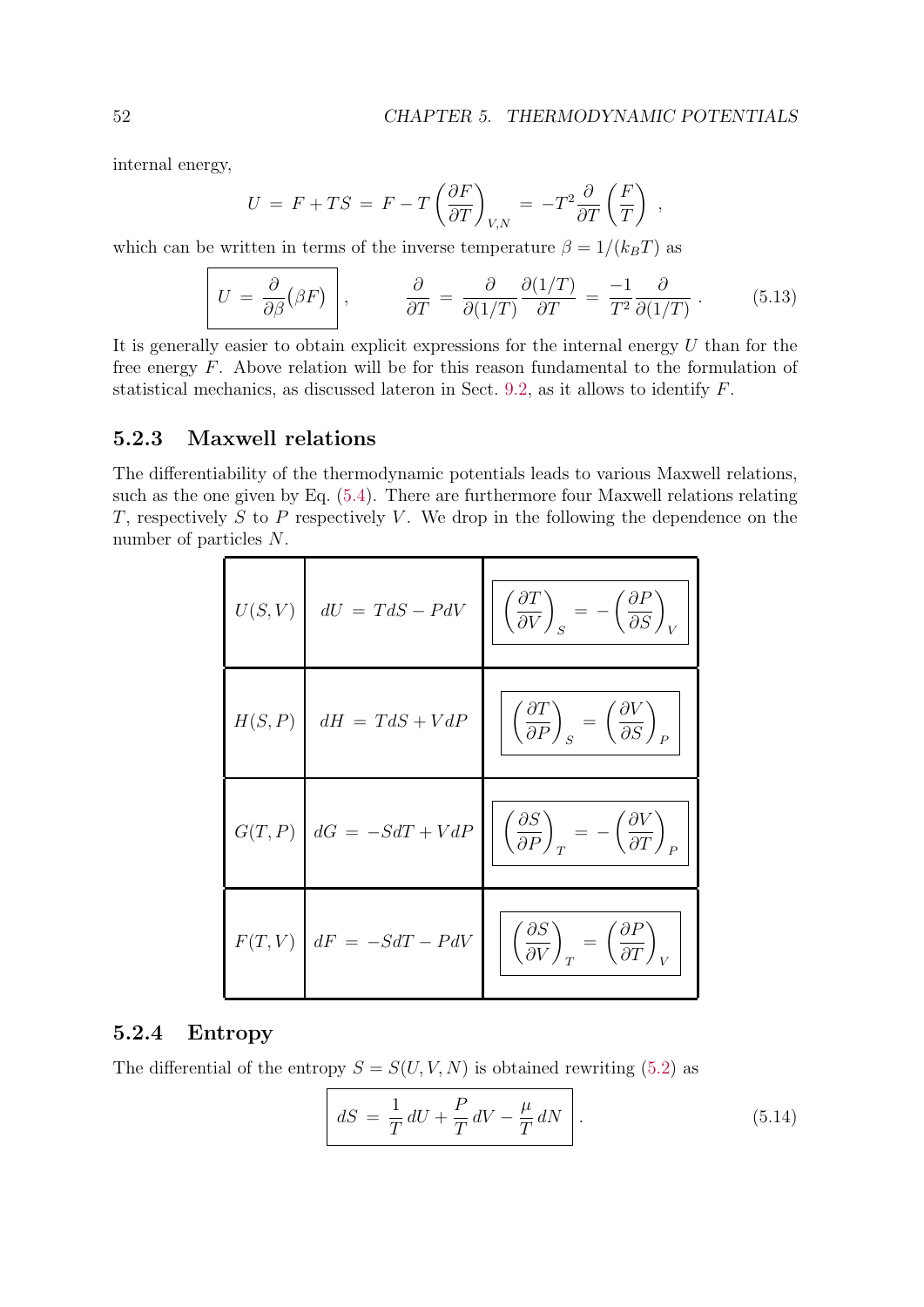The conjugate (natural) intensive variables are here  $1/T$  and  $P/T$  with respect to dU and  $dV$  respectively. It is hence not customary to perform Legendre transformations with respect to these variables.

# 5.3 Homogeneity relations

The thermodynamic potentials vary as *extensive* state properties if the volume and number of particles vary by a factor  $\lambda$ , i.e.,

$$
\begin{array}{ccc}\nV & \to & \lambda V \\
N_j & \to & \lambda N_j\n\end{array}\n\Big\} \qquad \Rightarrow \qquad U \to \lambda U \ . \tag{5.15}
$$

Note that long-range interactions between particles, such as the unscreened Coulomb interaction, may invalidate (5.15). Surface effects will contribute in addition for the case of a mesoscopic system.

Extensive and intensive variables. Temperature is intensive, but

$$
dU = TdS - PdV + \sum_{j=1}^{\alpha} \mu_j dN_j
$$

extensive. It follows likewise that

extensive :  $U(S, V, N), H(S, P, N), G(T, P, N), F(T, V, N)$  $\colon S(U, V, N), V, N$ intensive :  $T, P, \mu$ 

**Scaling.** Doubling the volume V will also double the free energy  $F(T, V, N)$ . All extensive functions, viz all thermodynamic potentials obey hence the scaling relations of the sort of

$$
F(T, \lambda V, \lambda N) = \lambda F(T, V, N)
$$
  
\n
$$
G(T, P, \lambda N) = \lambda G(T, P, N)
$$
\n(5.16)

These functional dependencies express the homogeneity of the equilibrium thermodynamic state.

Gibbs-Duhem relation. Scaling relations are generically of fundamental importance in physics. Here we use the *extensivity* of G and differentiate (5.16) with respect to  $\lambda$  (at  $\lambda = 1$ ),

$$
\lambda G(T, P, N) = \frac{d}{d\lambda} G(T, P, \lambda N_1, \lambda N_2, ..) \Big|_{\lambda=1} = \sum_{j=1}^{\alpha} \underbrace{\left(\frac{\partial G}{\partial (\lambda N_j)}\right)}_{= \mu_j} r_{j} N_{i \neq j} \Big|_{\lambda=1} N_j
$$

We obtain then with

$$
G(T, P, N) = \sum_{j=1}^{a} \mu_j N_j \qquad \Rightarrow \qquad \text{Gibbs-Duhem relation.} \tag{5.17}
$$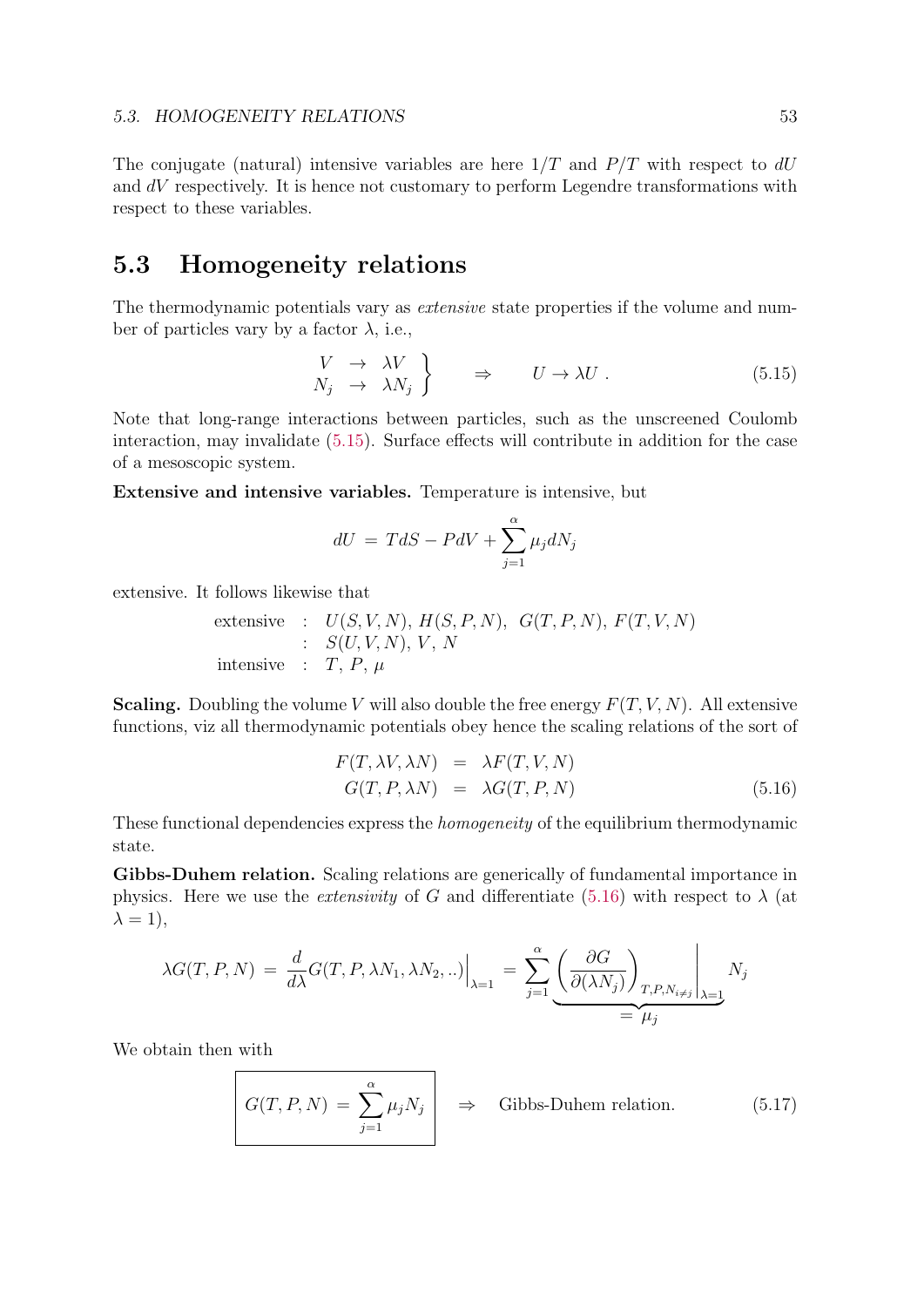the Gibbs-Duhem relation.

**Chemical potential.** When there is only one class of particles  $(\alpha = 1)$ ,

$$
G(T, P, N) = \mu N \tag{5.18}
$$

The chemical potential may hence be interpreted as Gibbs enthalpy per particle.

Representation of the internal energy. The Gibbs-Duhem relation (5.18) allows to rewrite the other thermodynamic potential. We recall, e.g. the Legendre transform (5.11),

$$
G = U - TS + PV, \qquad \boxed{U = TS - PV + \mu N}.
$$

Note, however, that this representation is only seemingly simple.

## 5.4 Grand canonical potential

In a system that interchanges particles with a reservoir, the chemical potential is constant and the number of particles changes accordingly. In order to describe such a system, we introduce the grand canonical potential  $\Omega(T, V, \mu)$  as the Legendre transform of  $F(T, V, N)$ , where the natural variable N is replaced by  $\mu$ ,

$$
\Omega(T, V, \mu) = F(T, V, N) - \mu N \,, \qquad \mu(T, V, N) = \left(\frac{\partial F}{\partial N}\right)_{T, V} \,. \tag{5.19}
$$

The total differential of  $\Omega$  is

$$
d\Omega = dF - \mu dN - N d\mu, \qquad d\Omega = -SdT - PdV - N d\mu \qquad (5.20)
$$

Through differentiation of  $\Omega$  we can calculate S, P and N as

$$
S = -\left(\frac{\partial \Omega}{\partial T}\right)_{V,\mu}, \qquad P = -\left(\frac{\partial \Omega}{\partial V}\right)_{T,\mu}, \qquad N = -\left(\frac{\partial \Omega}{\partial \mu}\right)_{T,V}.
$$

**Thermal equation of state.** From the Gibbs Duhem relation (5.18),  $G = \mu N$ , it follows that

$$
\Omega = F - \mu N = G - PV - \mu N = -PV, \qquad F = G - PV
$$

and hence that the *thermal equation of state*  $P = P(T, V)$ , see Eq. (4.11), takes the from

$$
P = -\frac{\Omega(T, V, \mu)}{V} \quad \Rightarrow \quad \text{thermal equation of state}.
$$

Differential relation betwen  $\Omega$  and U. With, (5.12),  $F = U - TS$ , we may write (5.19) as

$$
\Omega = F - \mu N = U - TS - \mu N, \qquad S = -\left(\frac{\partial \Omega}{\partial T}\right)_{V,\mu}.
$$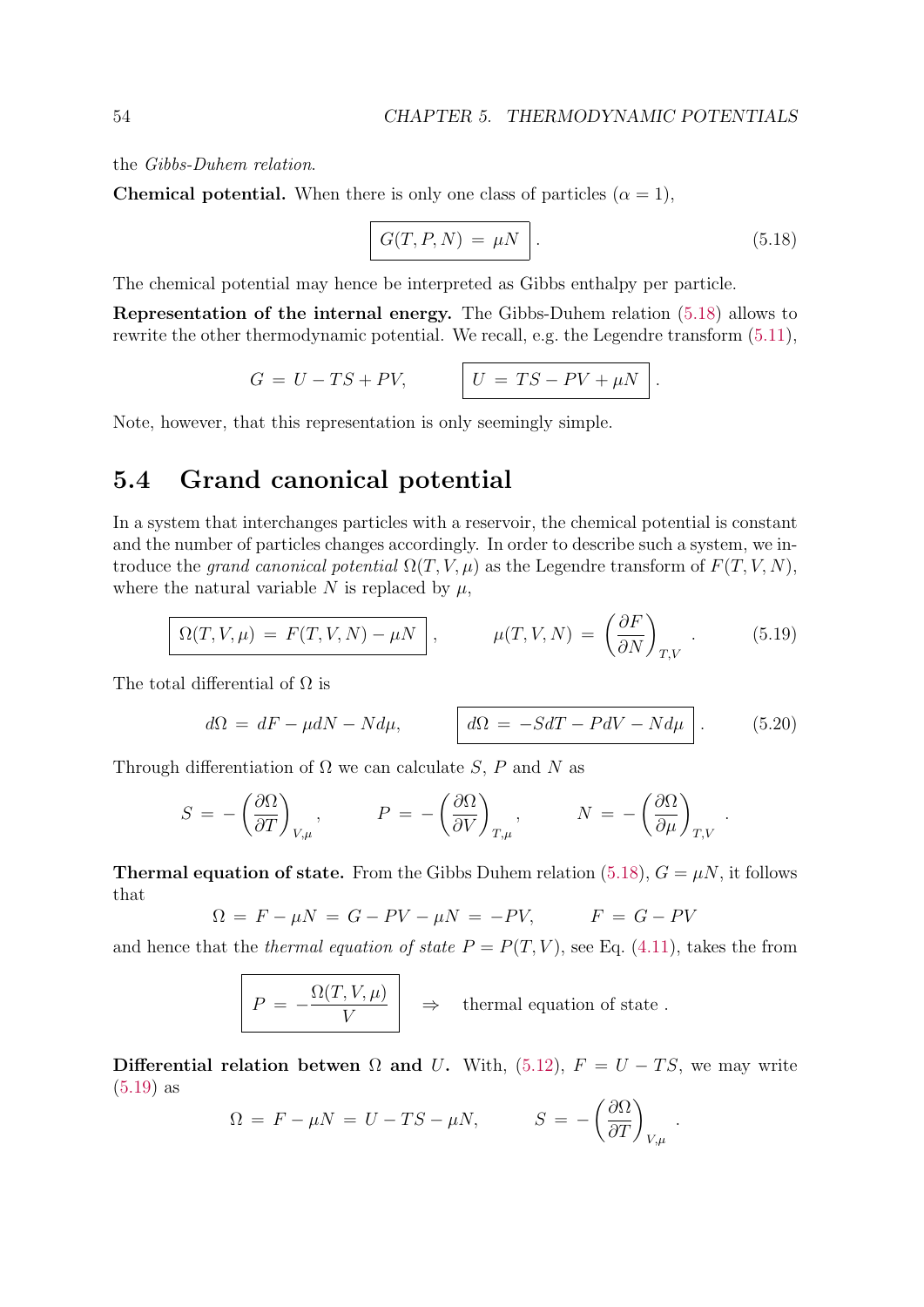Reanranging the terms then leads to

$$
U - \mu N = \Omega + TS = \Omega - T \left(\frac{\partial \Omega}{\partial T}\right)_{V,\mu}, \qquad U - \mu N = \frac{\partial}{\partial \beta} (\beta \Omega) \qquad (5.21)
$$

where we have used in analogy to (5.13) that

$$
1 - T\frac{\partial}{\partial T} = -T^2 \frac{\partial}{\partial T} \frac{1}{T} = \beta \frac{\partial}{\partial T} \beta, \qquad \frac{\partial}{\partial T} = \frac{\partial}{\partial (1/T)} \frac{\partial (1/T)}{\partial T} = \frac{-1}{T^2} \frac{\partial}{\partial \beta}.
$$

# 5.5 Equilibrium conditions

Our discussion of thermodynamic potentials dealt hitherto mostly with the equilibrium state. The second law of thermodynamics,

$$
TdS \ge \delta Q = dU + PdV - \mu dN , \qquad (5.22)
$$

allows however also to study the impact of irreversible processes, that is the evolution of the system toward the equilibrium. We have used for  $(5.22)$  the differential form of  $(4.6)$ together with the generalized first law

$$
dU = \delta Q + \delta W + \mu dN, \qquad \delta W = -PdV,
$$

where we have taken the  $\delta W$  appropriate for a gas.

Equilibrium internal energy. The entropy is an exact differential  $dS = \delta Q/T$  at equilibrium. One can then consider situations like

$$
dU = TdS - PdV \Rightarrow \begin{cases} dU = -PdV & S = \text{const.} \\ dU = TdS & V = \text{const.} \end{cases} \text{ (work)}
$$

where selected state variables are constant. We will now generalize this discussion.

#### 5.5.1 Principle of maximal entropy

Isolated systems are defined by

$$
\begin{array}{rcl}\n\delta Q & = & 0 \\
dV & = & 0 \\
dN & = & 0\n\end{array}\n\bigg\} \quad \Rightarrow \quad dU = 0 .
$$

The second law (5.22) tells us then that

$$
\begin{array}{rcl}\n\Delta S & \geq & 0 \\
dS & = & 0 \qquad \text{in equilibrium} \; .\n\end{array}
$$

Principle of maximal entropy.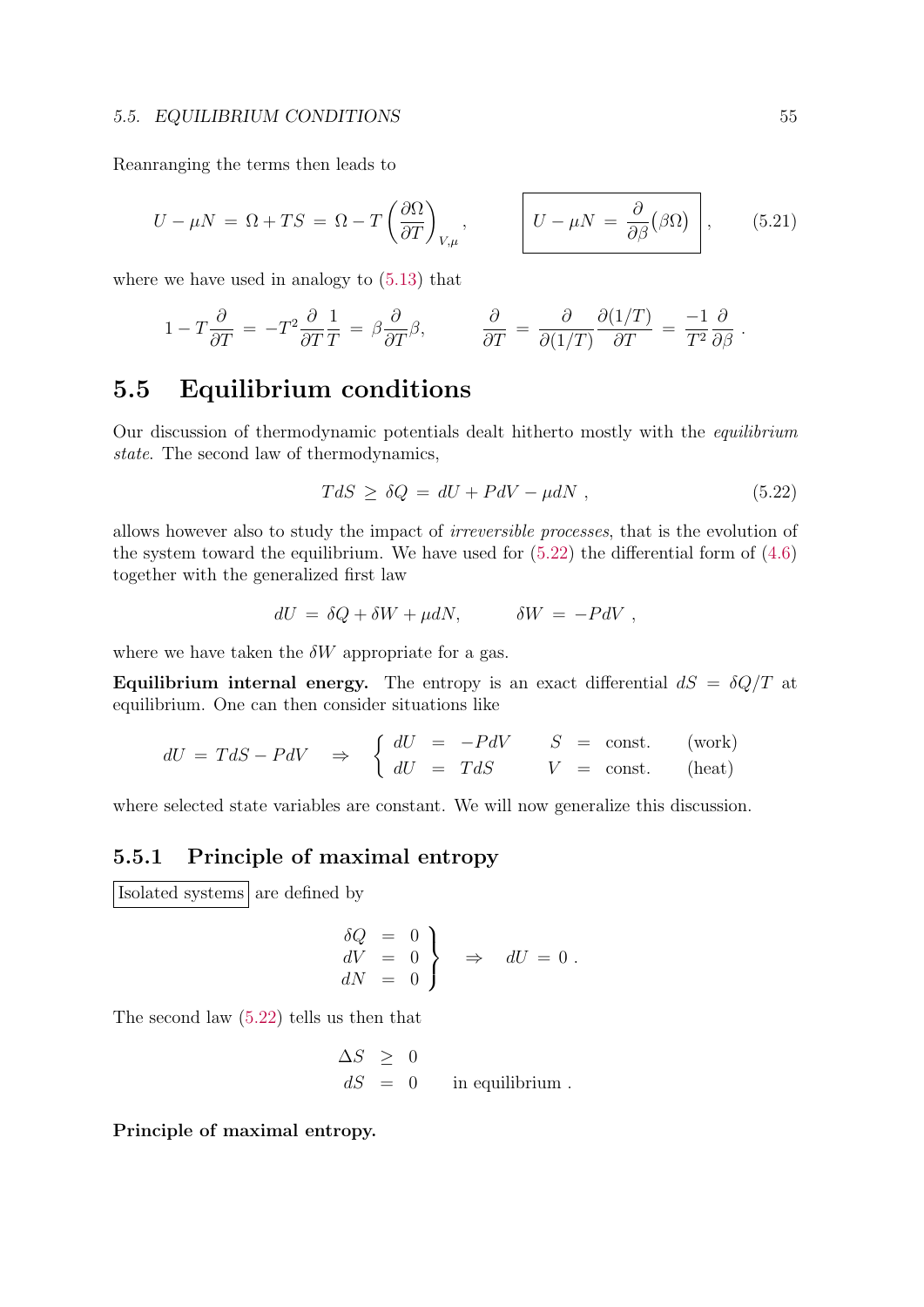In all irreversible processes, under the conditions

 $U = \text{const.}, \qquad V = \text{const.}, \qquad N = \text{const.}$ 

the entropy increases and is maximal in the stationary equilibrium.  $S$  evolves to a maximum under conditions of fixed  $U, V, N$ .

Two isolated system. Consider two isolated systems 1 and 2 separated by a wall, which is however movable and which allows for the exchange of energy and particles.

The variables  $V_1$ ,  $V_2$ ,  $U_1$ , and  $U_2$ ,  $N_1$ ,  $N_2$ must obey the following constraints:

 $U = U_1 + U_2 = \text{const.} \Rightarrow dU_1 = -dU_2$  $V = V_1 + V_2 = \text{const.} \Rightarrow dV_1 = -dV_2$  $N = N_1 + N_2 = \text{const.} \Rightarrow dN_1 = -dN_2$ 

| <u>IIIIIIIIIIIIIIIII</u> IX        |
|------------------------------------|
|                                    |
| $U_1, V_1, N_1 \mid U_2, V_2, N_2$ |
|                                    |

The total entropy of 1 and 2 is likewise a sum of the individual entropies:

 $S = S(U_1, V_1, N_1) + S(U_2, V_2, N_2) = S_1 + S_2$ .

Equilibrium conditions. Both systems will interchange particles and energy until equilibrium is attained. In the equilibrium state

$$
0 = dS = dS_1 + dS_2
$$
  
\n
$$
= \left\{ \left( \frac{\partial S_1}{\partial U_1} \right)_{V_1, N_1} - \left( \frac{\partial S_2}{\partial U_2} \right)_{V_2, N_2} \right\} dU_1
$$
  
\n
$$
+ \left\{ \left( \frac{\partial S_1}{\partial V_1} \right)_{U_1, N_1} - \left( \frac{\partial S_2}{\partial V_2} \right)_{U_2, N_2} \right\} dV_1
$$
  
\n
$$
+ \left\{ \left( \frac{\partial S_1}{\partial N_1} \right)_{U_1, V_1} - \left( \frac{\partial S_2}{\partial N_2} \right)_{U_2, V_2} \right\} dN_1
$$
  
\n
$$
= \left( \frac{1}{T_1} - \frac{1}{T_2} \right) dU_1 + \left( \frac{P_1}{T_1} - \frac{P_2}{T_2} \right) dV_1 + \left( -\frac{\mu_1}{T_1} + \frac{\mu_2}{T_2} \right) dN_1.
$$

where we have used the steady-state version of the second law (5.22),  $dS = dU + P dV$  –  $\mu dN$ .

**Homogeneity condition.**  $U_1$ ,  $V_1$ , and  $N_1$  are independent variables. The prefactors of  $dU_1, dV_1$ , and  $dN_1$  need hence to vanish individually:

$$
T_1 = T_2 = T;
$$
  $P_1 = P_2 = P;$   $\mu_1 = \mu_2 = \mu.$ 

Instead of two systems we can subdivide a given system in an arbitrary number of ways. The system needs consequently to be homogeneous:

> An isolated system in equilibrium has everywhere the same temperature, pressure and chemical potential.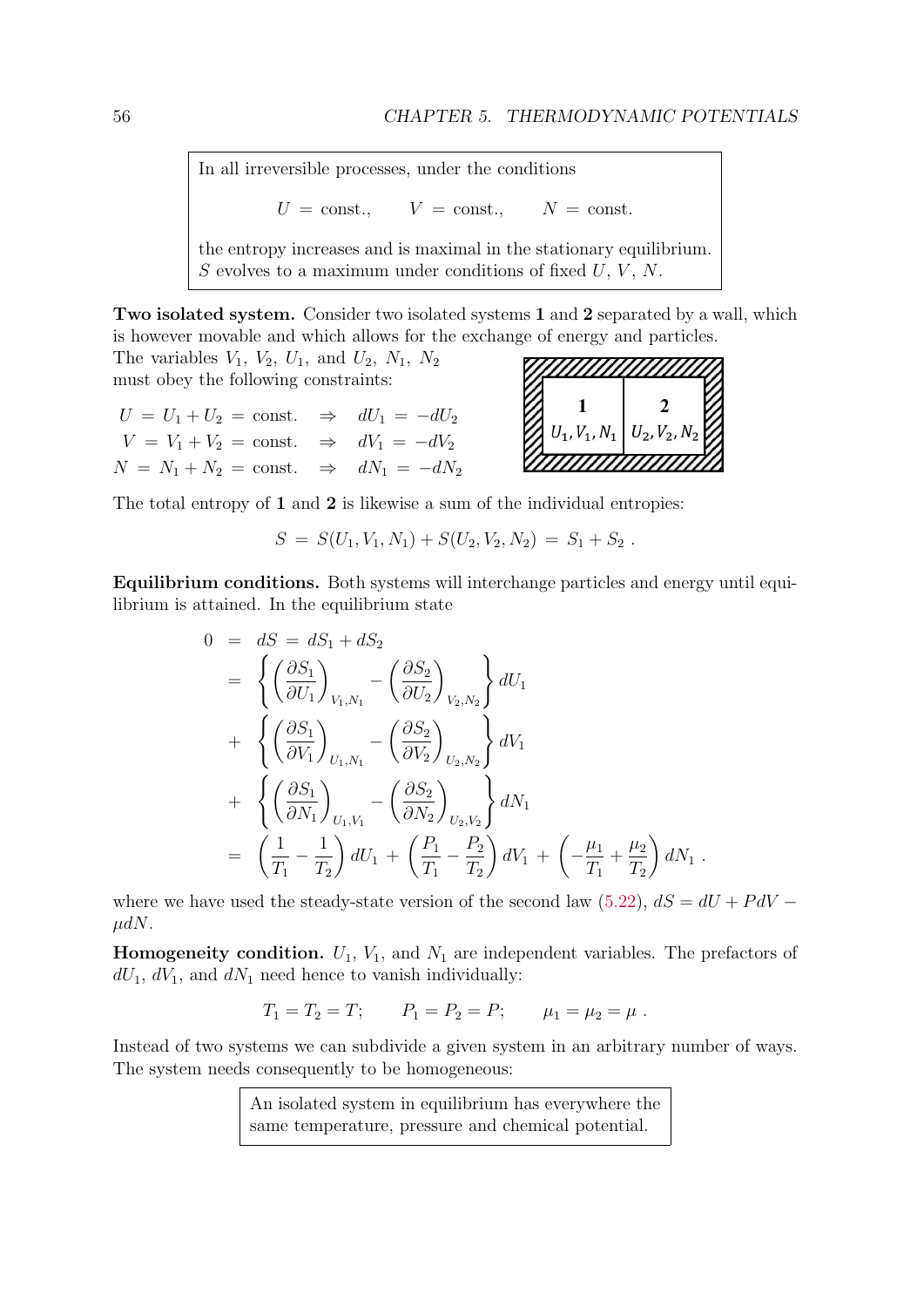## 5.5.2 Principle of minimal free energy

Closed systems in a reservoir with heat, but without work interchange, are defined by

closed  $\Rightarrow N_j = const \Rightarrow dN_j = 0,$ in a reservoir  $\Rightarrow$   $T = const \Rightarrow dT = 0$ , without work interchange  $\Rightarrow V = const \Rightarrow dV = 0$ .

The second law of thermodynamics (5.22) reduces then to

$$
TdS \ge dU + PdV - \mu dN = dU, \qquad dV = 0 = dN.
$$

Principle of minimal free energy. For constant temperature one has  $TdS = d(TS)$ and consequently that

$$
0 \leq TdS - dU = d(TS - U), \qquad \boxed{dF = d(U - TS) \leq 0},
$$

where we have used (5.12), namely that  $F = U - TS$ .

|       | The free energy decreases and reaches a <i>minimum</i> at equilib-                                                     |
|-------|------------------------------------------------------------------------------------------------------------------------|
| rium, |                                                                                                                        |
|       | $dF \leq 0$<br>$dF = 0$ in equilibrium                                                                                 |
|       | for all irreversible processes characterized by a constant tem-<br>perature $T$ , volume $V$ and particle number $N$ . |

**Composite system.** Consider a composite system in a heat reservoir at temperature  $T$ , whose particles can pass through the wall. It obeys the conditions

 $V = V_1 + V_2 = \text{const.} \Rightarrow dV_1 = -dV_2$  $N = N_1 + N_2 = \text{const.}$   $\Rightarrow$   $dN_1 = -dN_2$  $F = F(T, V_1, N_1) + F(T, V_2, N_2) = F_1 + F_2$ 

In equilibrium,

 $V_1, N_1$  $V_2, N_2$  $\overline{T}$  $T$ 

$$
0 = dF = dF_1 + dF_2
$$
  
\n
$$
= \left\{ \left( \frac{\partial F_1}{\partial V_1} \right)_{N_1, T} - \left( \frac{\partial F_2}{\partial V_2} \right)_{N_2, T} \right\} dV_1
$$
  
\n
$$
+ \left\{ \left( \frac{\partial F_1}{\partial N_1} \right)_{V_1, T} - \left( \frac{\partial F_2}{\partial N_2} \right)_{V_2, T} \right\} dN_1
$$
  
\n
$$
= \{-P_1 + P_2\} dV_1 + \{\mu_1 - \mu_2\} dN_1.
$$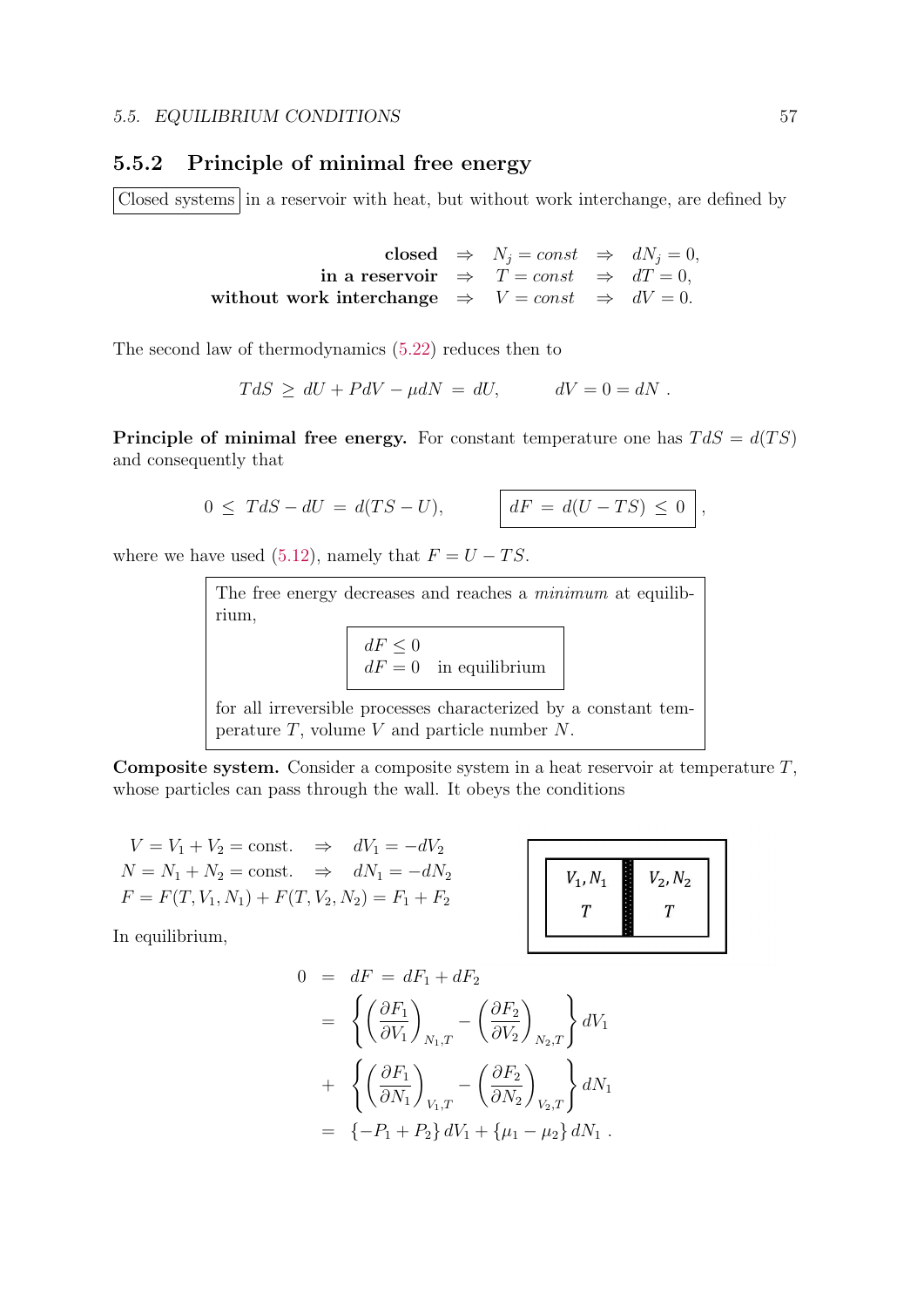With  $V_1$  and  $N_1$  being independent variables if follows that

 $P_1 = P_2 = P$ ,  $\mu_1 = \mu_2 = \mu$ .

A closed system with constant volume  $V$  which is in contact with a heat bath at constant temperature  $T$  reaches an equilibrium state characterized by a uniform pressure P and chemical potential  $\mu$ .

Principle of minimal Gibbs energy. Generalizing above considerations we consider closed system in a heat reservoir, but at constant pressure  $P$  (previously V was constant). One can easily show that

$$
dT = 0, \qquad dN_j = 0, \qquad dP = 0
$$

implies that

 $dG \leq 0$  $dG = 0$  in equilibrium.

The Gibbs energy decreases in an irreversible process for a system with constant pressure  $P$  in contact with a heat bath at constant temperature T.  $G(T, P, N)$  reaches its minimum at equilibrium, which is characterized by a uniform chemical potential  $\mu$ .

### 5.5.3 Stationarity principles in information theory

From the microscopic point of view the equilibrium thermodynamic state is *stationary* in the sense that the positions and the velocities of the constituent particle change continuously. The ongoing reconfiguration of the microscopic state leaves however the macroscopic properties of the state intact.

Stationary probability distribution functions. A probability distribution functions  $p(y)$  quantifies the probability that the state y (an event) occurs, with

$$
\int p(y)dy = 1, \qquad p(y) \geq 0.
$$

It is the task of statistical mechanics to find the expression for  $p(y)$  (see Chap. 9) Statistical mechanics dealing hence with probability distribution functions which are stationary with respect to the reconfiguration of microscopic states.

Entropy and disorder. In statistical mechanics the entropy has, as we will discuss in Chap. 12, the form

$$
S[p] = -k_B \langle \ln(p) \rangle = -k_B \int p(y) \ln(p(y)) dy.
$$

It measures the amount of disorder in the sense that a flat (maximally disordered) distribution function  $p(y)$  has the largest entropy  $S[p]$ . Here we have written  $S = S[p]$  as a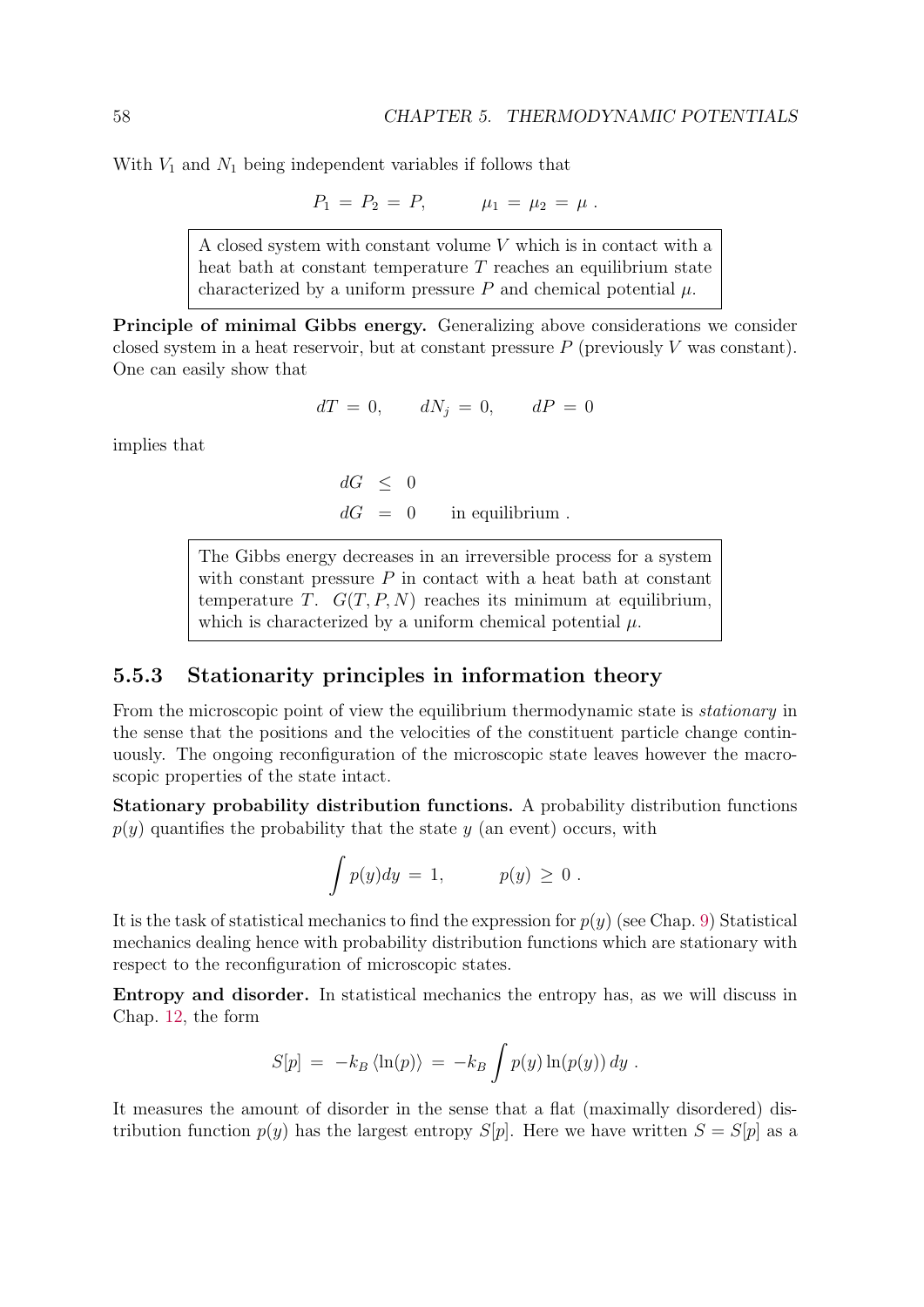#### 5.5. EQUILIBRIUM CONDITIONS 59

functional of  $p = p(y)$ . This connection allows us to reinterpret the principle of maximal entropy derived in Sect. 5.5.1.

> Irreversible processes increase the amount of disorder in isolated systems. The entropy of the universe can only increase.

Entropy and information. Information theory deals with information processing as described by probability distribution functions. The central quantity of information theory is the Shannon entropy

$$
I[p] = -\int p(y) \log(p(y)) \, dy \,, \tag{5.23}
$$

which is identical, apart from an overall factor,  $k_B$ , to the thermodynamic entropy. The Shannon entropy is however used as a measure of the information content. The context is here information transmitted via communication channels.

 $\blacksquare$ 

| bit sequence | type       |      | randomness information content |
|--------------|------------|------|--------------------------------|
| 0.01010101   | ordered    | zero | zero (predictable)             |
| 0.00110101.  | disordered | high | high                           |

You do not learn anything new if you can predict what another person says.

Shannon's source coding theorem. A precise connections between the informationtheoretical entropy  $I[p]$  and the information content of a communication channel is provided by the Shannon coding theorem, which states the  $I[p]$  provides a lower bound for lossless compression. Information is inevitably lost when compressing more.

Life as a stationary state. Life is by definition a stationary state of matter which retains its functionality despite the continuously ongoing turnover of its constituent elements. The proteins, enzymes and cells of our body have lifetimes ranging typically from hours to months.

Equilibrium principles in the neurosciences. The stationary equilibrium of the brain with both the environment and the body is dependent on a continuous flux of information. Information theoretical principles are consequently of widespread use in the neurosciences. An example is the free energy principle, as proposed by Carl Friston. It suggests that the brain may be minimizing the information-theoretical analog of the thermodynamic free energy (compare Sect. 5.5.2).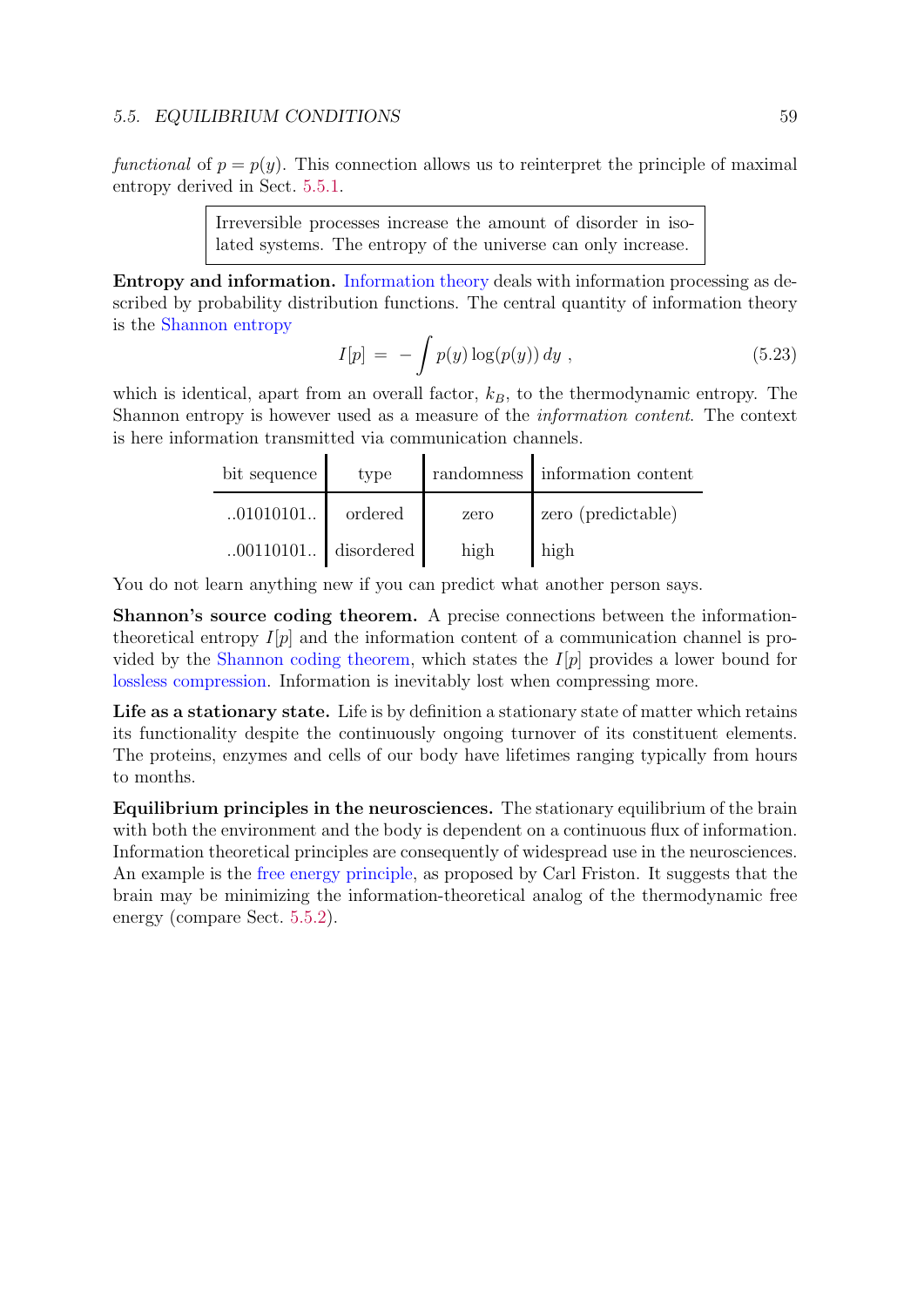#### Summary of thermodynamic potentials  $5.6$

| Potential                                    | <b>Natural</b><br>independent<br>variables | Conjugated<br>dependent<br>variables                                                                                                                                                                                 | <b>Maxwell relations</b><br>and others                                                                                                                                                                                                                                                                                                                                                                                                     |
|----------------------------------------------|--------------------------------------------|----------------------------------------------------------------------------------------------------------------------------------------------------------------------------------------------------------------------|--------------------------------------------------------------------------------------------------------------------------------------------------------------------------------------------------------------------------------------------------------------------------------------------------------------------------------------------------------------------------------------------------------------------------------------------|
| INTERNAL ENERGY<br>$\mathcal{U}$             | S, V, N                                    | $\overline{T=\left(\frac{\partial U}{\partial S}\right)_{V,N}}$<br>$\mu = \left(\frac{\partial U}{\partial N}\right)_{S.V}$                                                                                          | $P = -\left(\frac{\partial U}{\partial V}\right)_{S N} \left  \left(\frac{\partial T}{\partial V}\right)_{S} \right  = -\left(\frac{\partial P}{\partial S}\right)_{V}$                                                                                                                                                                                                                                                                    |
| <b>ENTROPY</b><br>S                          | U, V, N                                    | $\overline{\frac{1}{T}=\left(\frac{\partial S}{\partial U}\right)_{V,N}}$<br>$\frac{P}{T} = \left(\frac{\partial S}{\partial V}\right)_{U,N}$<br>$-\frac{\mu}{T} = \left(\frac{\partial S}{\partial N}\right)_{IIN}$ |                                                                                                                                                                                                                                                                                                                                                                                                                                            |
| FREE ENERGY<br>$F = U - TS$                  | T, V, N                                    | $\label{eq:2.1} \overline{S}=-\left(\frac{\partial F}{\partial T}\right)_{V,N}$<br>$\mu = \left(\frac{\partial F}{\partial N}\right)_{\text{min}}$                                                                   | $\left(\frac{\partial S}{\partial V}\right)_T = \left(\frac{\partial P}{\partial T}\right)_V$<br>$P = -\left(\frac{\partial F}{\partial V}\right)_{T,N}^{V,\alpha} \left  U = -T^2 \frac{\partial}{\partial T} \left(\frac{\dot{F}}{T}\right)^2 \right $                                                                                                                                                                                   |
| <b>ENTHALPY</b><br>$H = U + PV$              | S, P, N                                    | $\overline{T=\left(\frac{\partial H}{\partial S}\right)_{P,N}}$<br>$V = \left(\frac{\partial H}{\partial P}\right)_{S,N}$<br>$\mu = \left(\frac{\partial H}{\partial N}\right)_{S,P}$                                | $\left(\frac{\partial T}{\partial P}\right)_S = \left(\frac{\partial V}{\partial S}\right)_P$                                                                                                                                                                                                                                                                                                                                              |
| <b>GIBBS ENTHALPY</b><br>$G = H - TS = N\mu$ | $T,\,P,\,N$                                | $\overline{S=-\left(\frac{\partial G}{\partial T}\right)_{P,N}}$                                                                                                                                                     | $\left(\frac{\partial S}{\partial P}\right)_T = -\left(\frac{\partial V}{\partial T}\right)_P$<br>$\begin{array}{l} V=\left(\frac{\partial G}{\partial P}\right)^{1\rightarrow N}_{T,N} \\ \mu=\left(\frac{\partial G}{\partial N}\right)^{T,P} \end{array} \Bigg  \begin{array}{l} \left(\begin{array}{c}I\\H=-T^2\frac{\partial}{\partial T}\left(\frac{G}{T}\right)\right) \\ \left(\begin{array}{c}I\\T\end{array}\right) \end{array}$ |